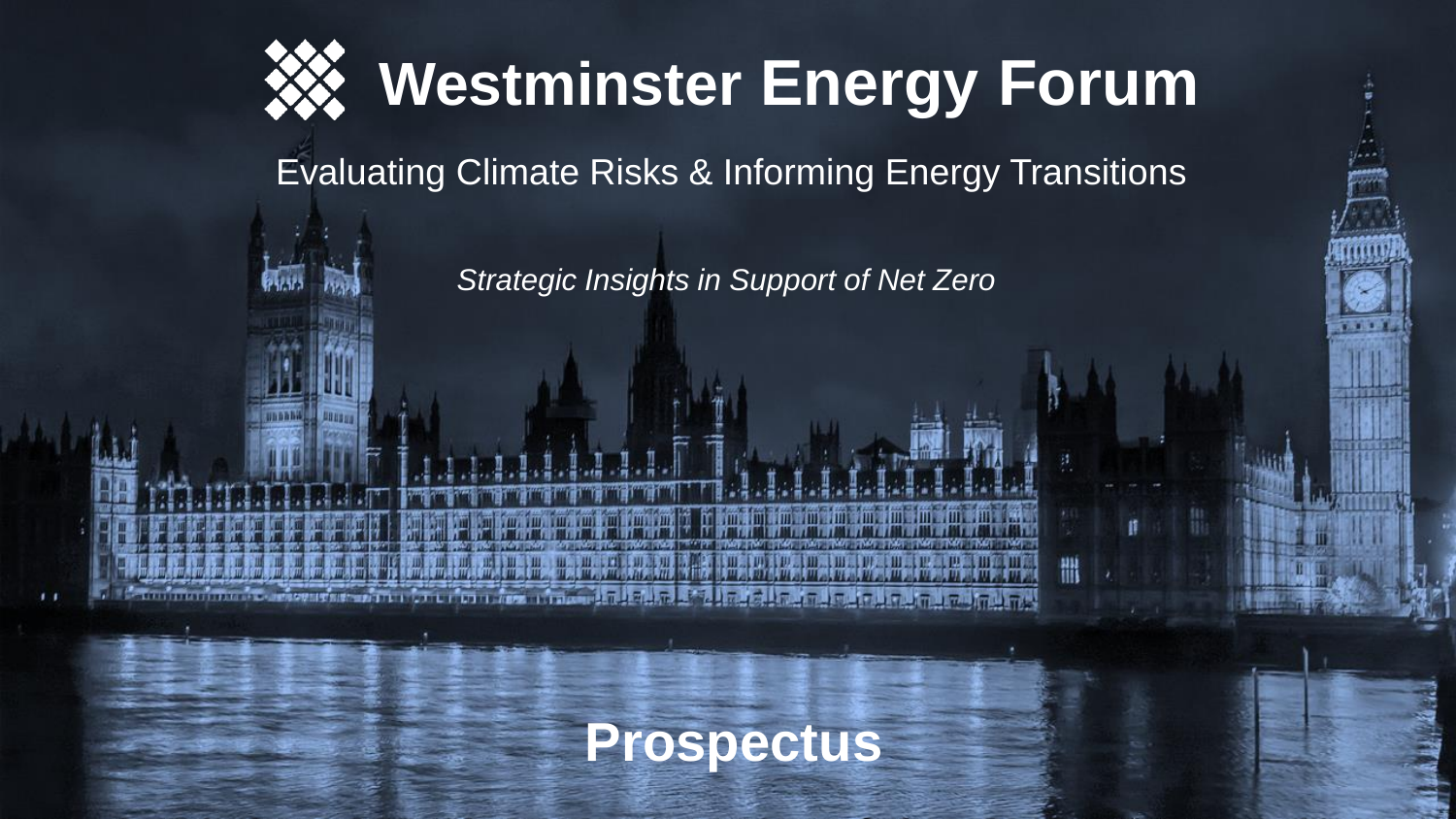

The **Purpose** of the WEF is:

**To develop and integrate actionable intelligence regarding climate risks and energy transition issues among decision-makers within the carbon value chain.**

Its **Objectives** are to:

|  |  |  |  |  |  |  | <b>Convene</b> expert practitioners in the fields of climate risk and energy transition. |
|--|--|--|--|--|--|--|------------------------------------------------------------------------------------------|
|--|--|--|--|--|--|--|------------------------------------------------------------------------------------------|

**Share** strategic information on the challenges and opportunities of decarbonisation policy, investment and innovation.

**Inform** political and corporate decisions in support of Net Zero goals and ambitions.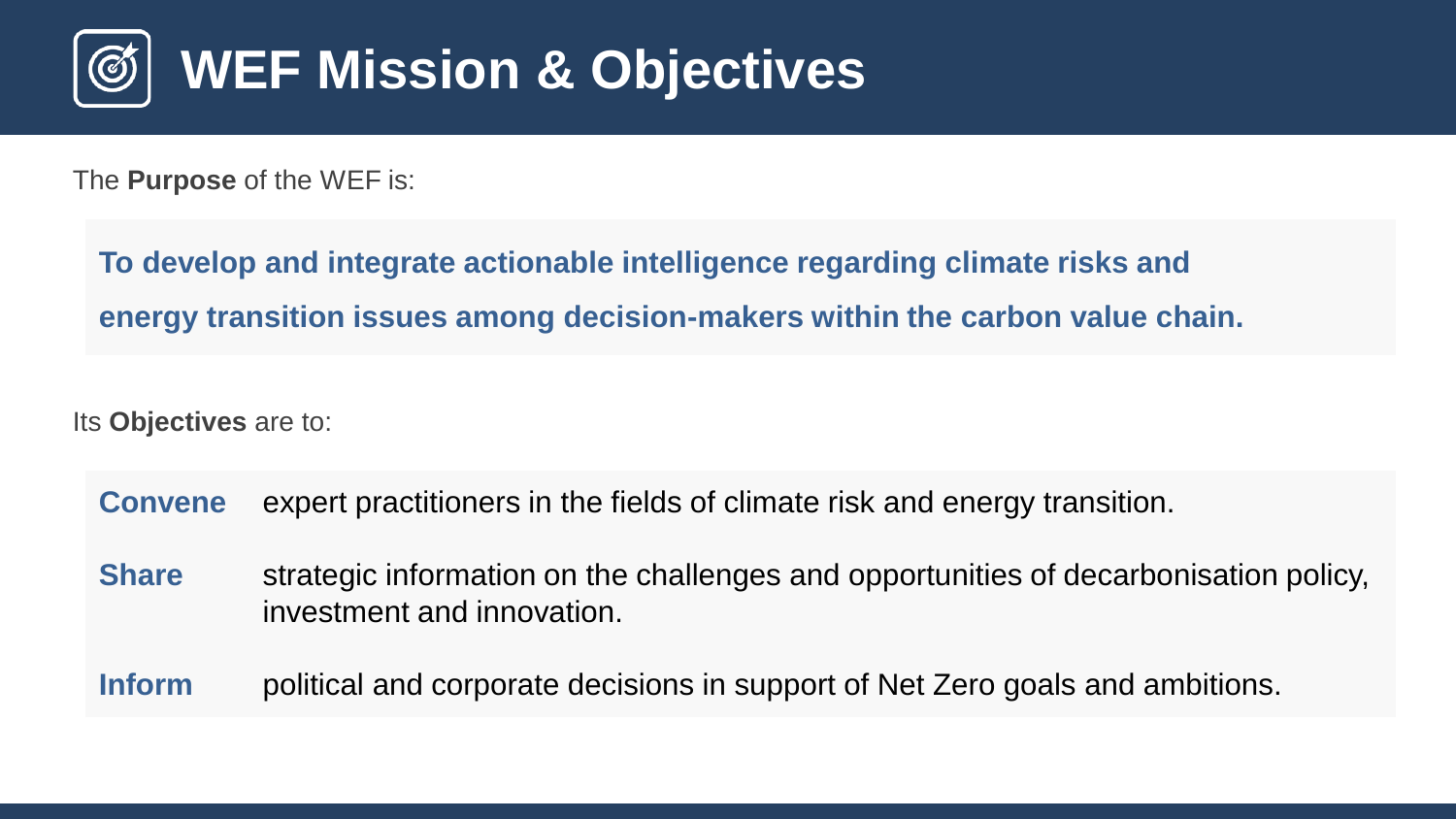

Operationally the WEF functions like a small think tank, delivering two complementary workstreams during the political year for a network of 150 organisations, each workstream comprising four or five sessions:

- **1. Climate Risk Pathfinders & Assessments** *- via Cross-Sector Stakeholder Insights*
- **2. Energy Transition Pathfinders & Assessments** *- via Industry Sector Reviews*

**The WEF provides unique value for senior-level stakeholders** in the energy, climate and net zero space by addressing the UK's strategic challenges in an integrated manner as part of a high level programme of invite-only events. Established in 2004, the WEF is politically and technology agnostic.

**The overarching nature of the WEF programme cuts across typical sector 'silos'** to inform a wide range of practitioners in the carbon value chain via insights that aim to be 'pathfinding' in nature. This helps to facilitate a wider understanding of the prevailing and emerging risks affecting the long term decarbonisation agenda.

**Operational support comes from the industry value chain** and annual subscriptions that enable the WEF to convene an equal number of experts from the public sector, diplomatic and NGO domains free of charge, ensuring that the WEF can convene the right balance and mix of personnel while remaining unbiased and free of lobbying.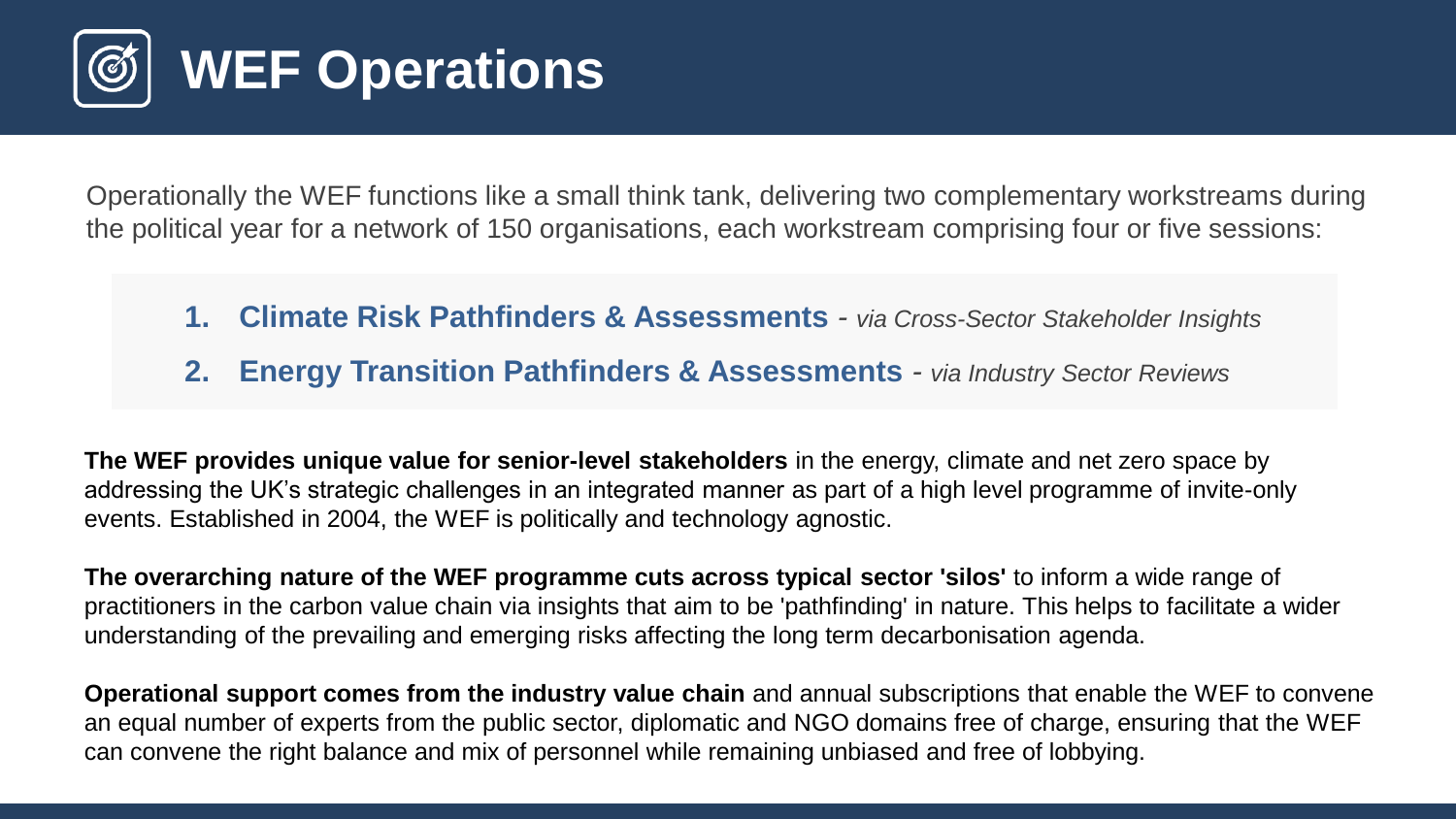

After nearly 20 years of operations in the UK the WEF has become a trusted and reliable partner for assessing emerging issues in climate risk and informing energy industry decision-making, delivering insightful briefings that cut across typical sector silos as part of a private Members programme by invitation.

We focus on five strategic themes, which in turn feed into our two workstreams and the eight or more WEF events that we showcase throughout the year. All discussions cross-reference thematically on multiple levels, providing strong value for organisations taking part.

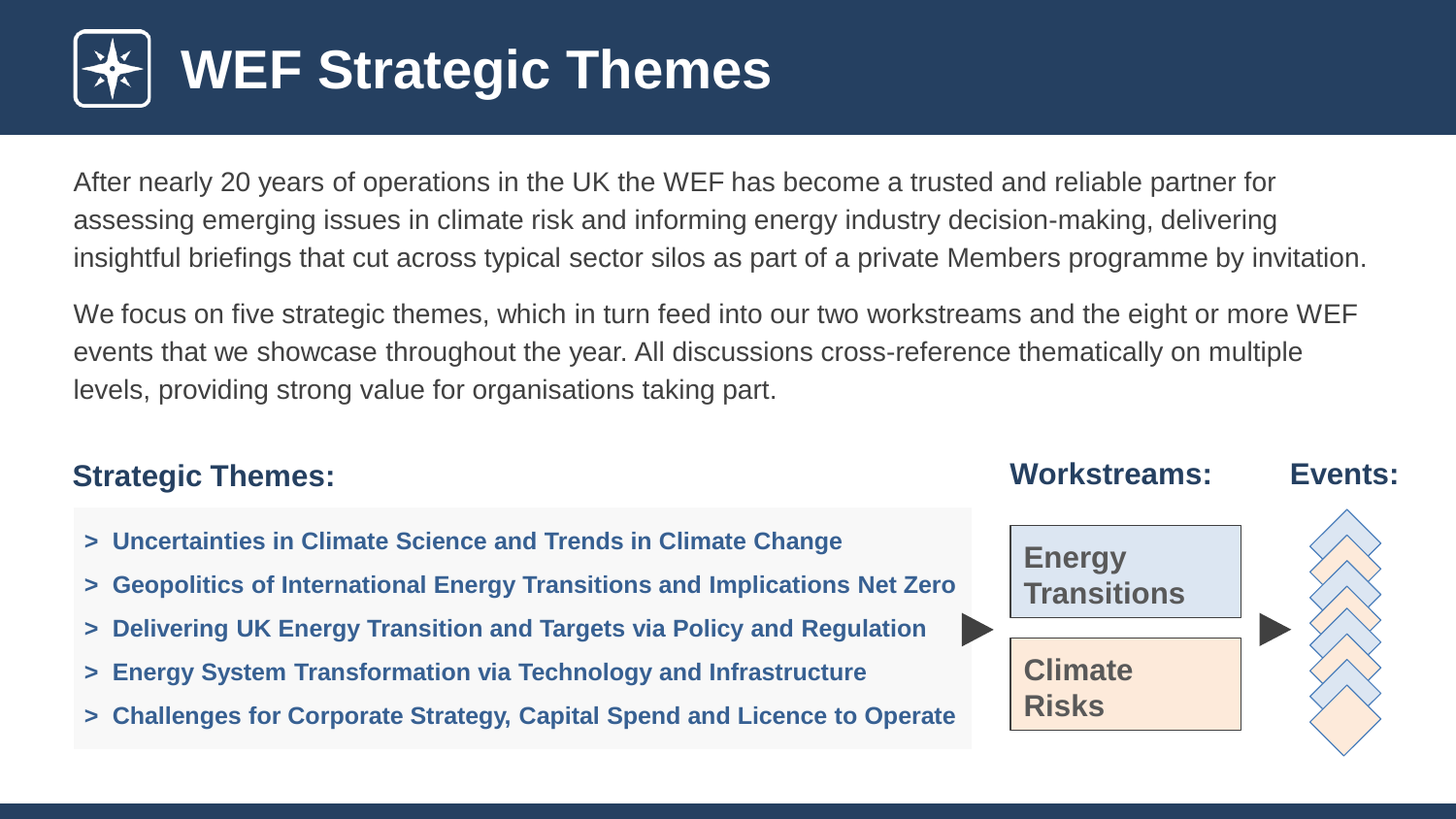## **WEF Coordination with Public Sector Leaders**

The WEF's long-established programme provides strong continuity for the network of organisations who take part, many of whom have been involved for ten years or more. This network is deliberately maintained at no more than 1000 individuals, with the WEF leadership liaising on an ongoing basis with up to 50 Directors in several key public sector agencies (below) regarding the emerging issues that would benefit from broader discussion. In this way the WEF programme always remains collaborative and relevant.

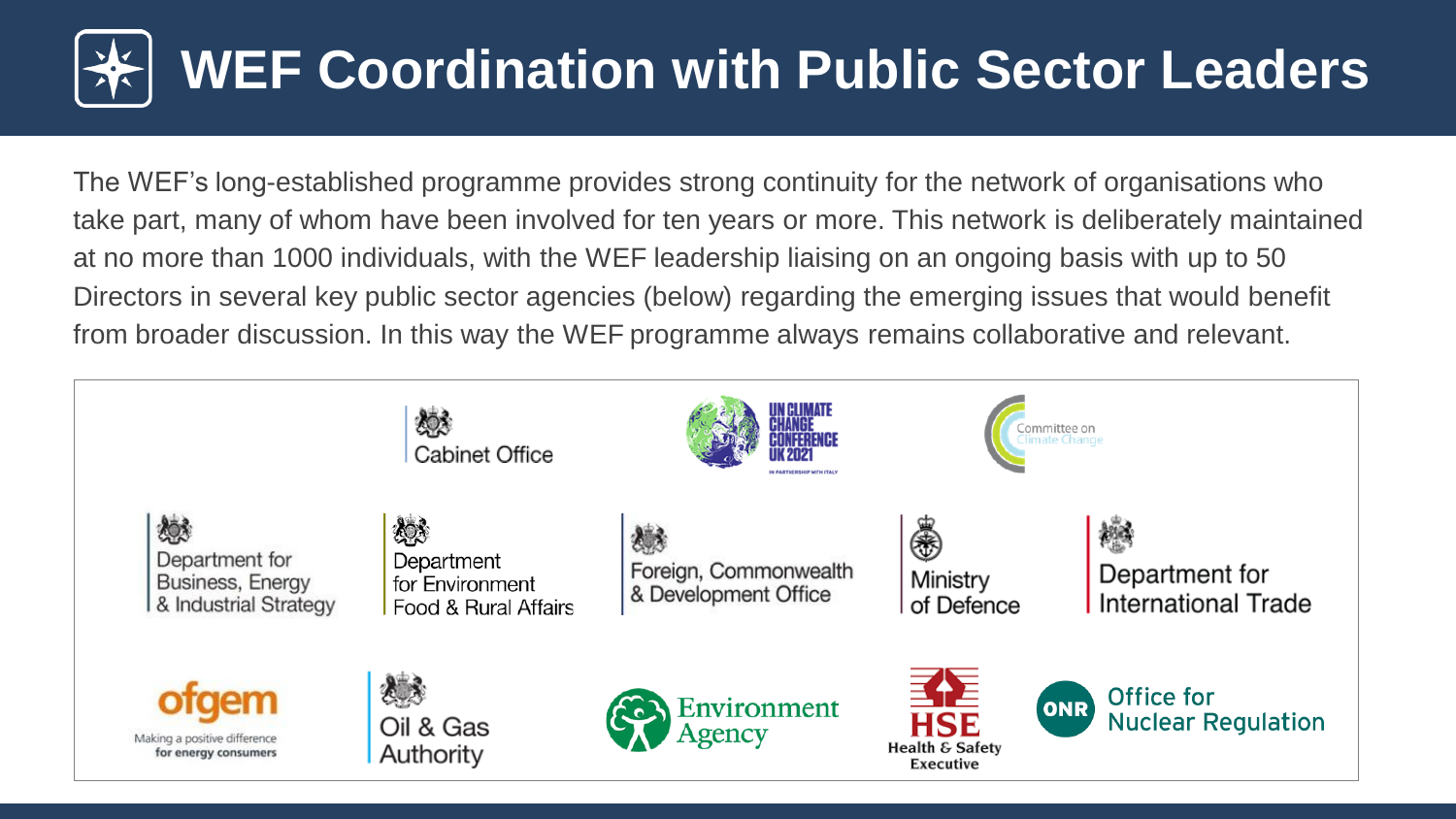

- WEF maintains a deep understanding of emerging and strategic issues at policy level in order to define relevant agendas that effectively analyse climate risks and energy transitions for a wide expert network.
- Successfully pathfinding the risks and opportunities to a clean energy transition is achieved by actively integrating experts from across a wide range of different interest groups, and by maintaining multiple points of contact at senior level in all organisations within the WEF network.
- The WEF is trusted and valued by government, regulators and the wider sector which it serves, and ensures an appropriately diverse approach to representation on its panels.
- The WEF constituency is well-established, including 150 organisations and a 50:50 public-private sector split overall, forming a diverse and well-informed group of practitioners who form a knowledge transfer network that is material to the design and delivery of policy and infrastructure.
- WEF allows places to be used transferrably within participating organisations, and we seek to maintain the costs of WEF membership for corporates at well below commercial event rates so that we cover our operational costs while delivering optimal value for time and money for everyone involved.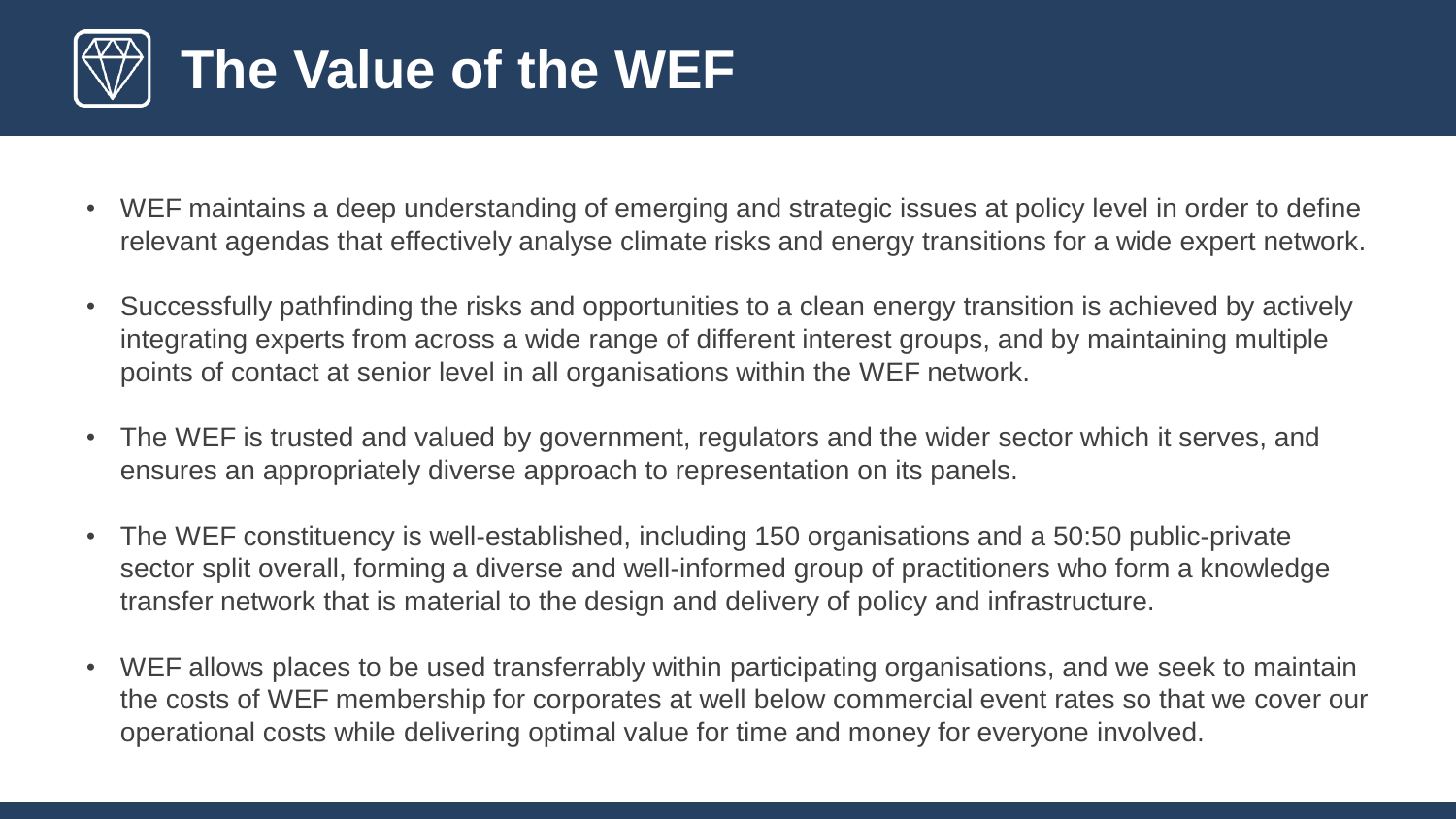### **WEF Events Diary 2022 - 2023**

- Jul 14, 2022 **Climate Risks & World Energy Security - Reviewing the Deliverability of Global Net Zero Strategies**
- Sep 23, 2022 **Energy Transition Risk Review - Implications for Political & Corporate Strategies**
- Oct 20, 2022 **Onshore Energy System Integration: Strategy & Delivery**
- Nov 8, 2022 **Frontiers in Nuclear Risk, Regulation & Insurance - No.5 (NRI closed)**
- Nov 30, 2022 **Transitioning the North Sea - Integrating Oil & Gas with CCUS, Hydrogen & Renewables**
- Jan 25, 2023 **Post-COP27 Review: Climate Risks, Progress with Global Energy Transitions, Economic & National Security Indicators & Implications**
- Mar 1, 2023 **UK Energy Security & Markets Winter Briefing – Assessing Key Challenges and Uncertainties**
- Apr 25, 2023 **International Climate Trends & Financial Resilience – Risk Indicators, Market Requirements, and Investment Interventions Ahead**
- May 17, 2023 **Global Issues in Nuclear New Build, Safety, Regulation & Insurance (NRI open)**
- Jun 7, 2023 **Energy Industry Innovation & Transformations to Optimise UK Energy Security & Net Zero Strategy**
- Jul 13, 2023 **World Energy Security & Climate Risks – Reviewing the Deliverability of Global Net Zero Strategies**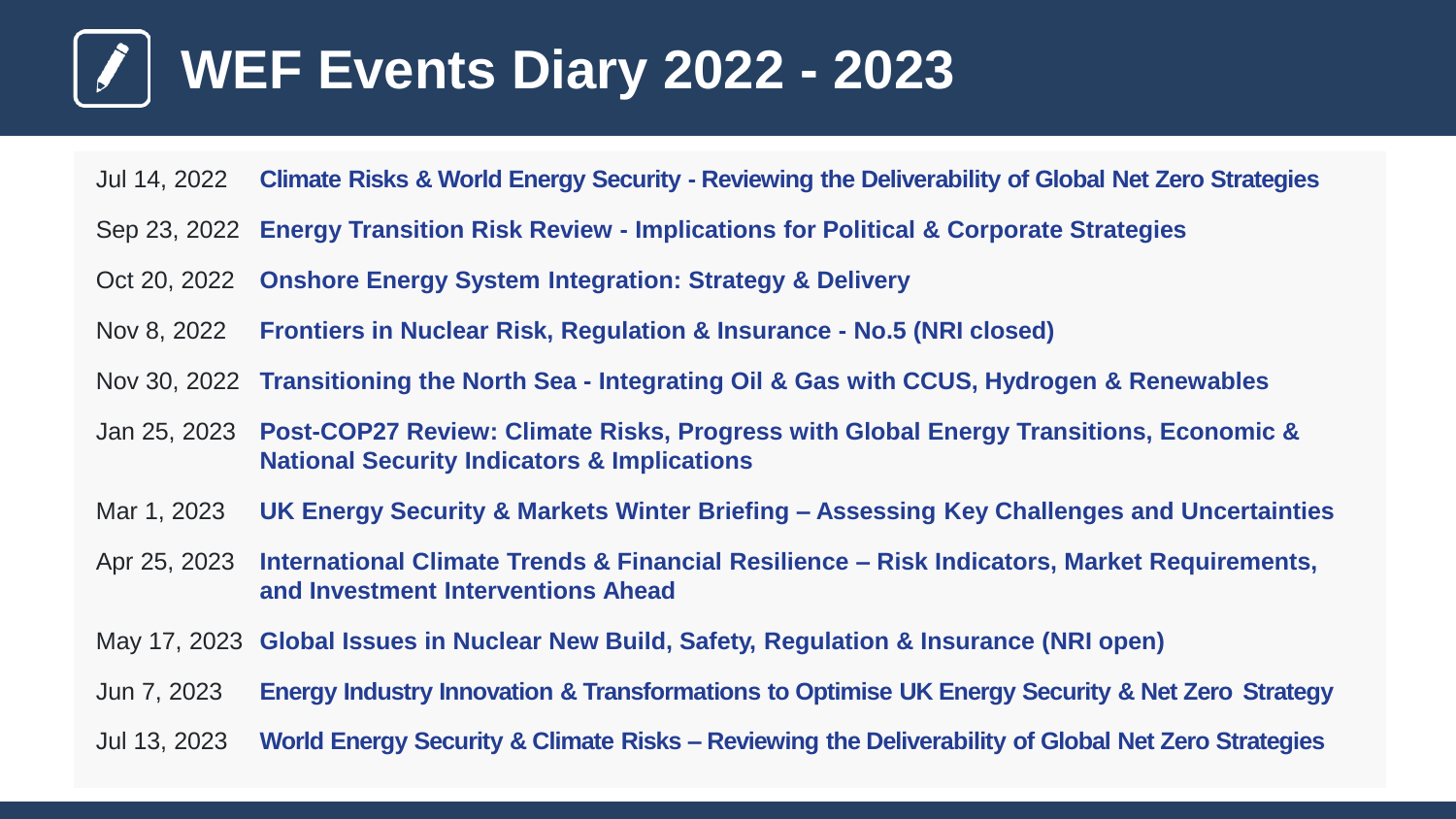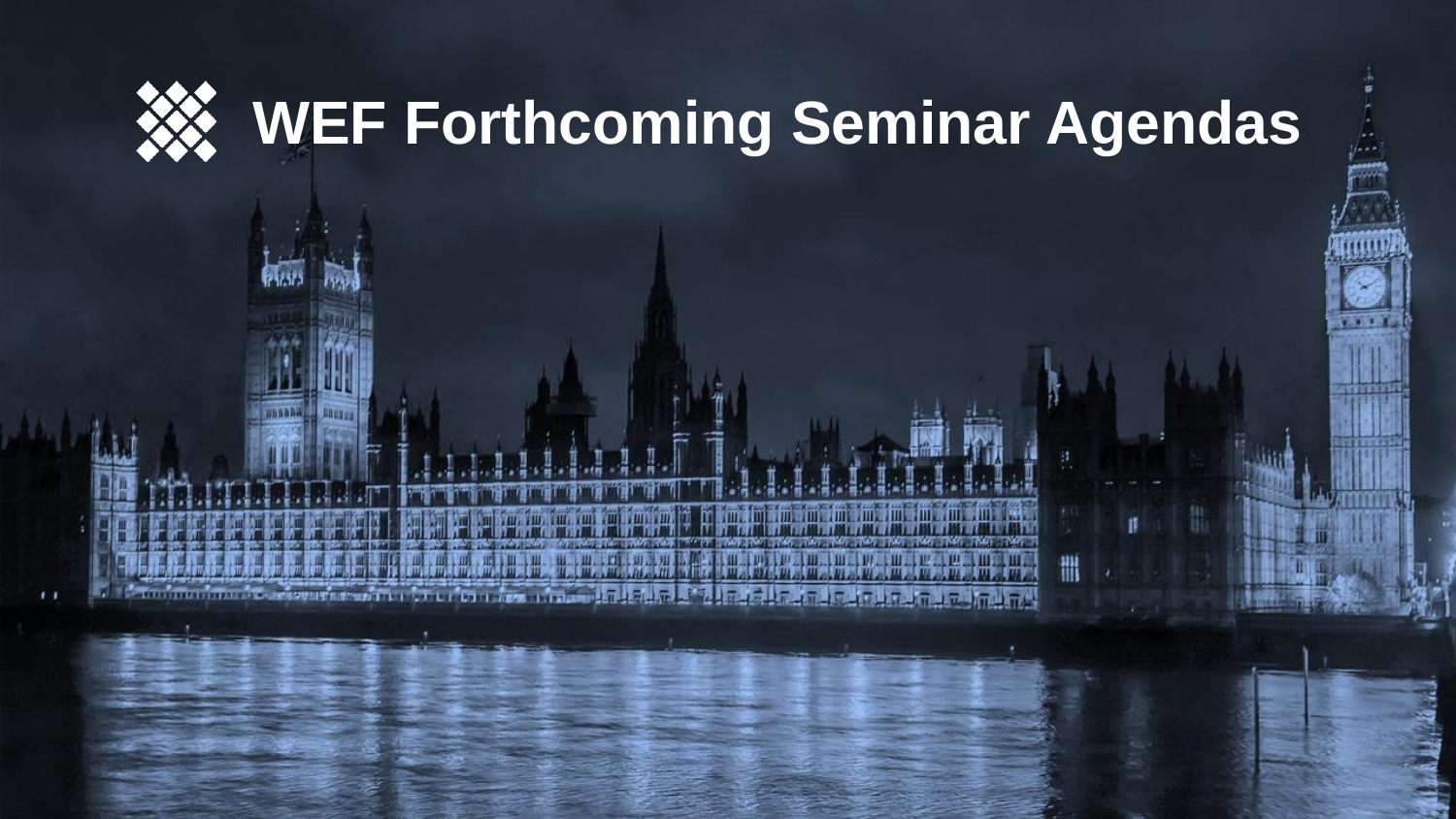#### **14 July - Climate Risks & World Energy Security – Reviewing the Deliverability of Net Zero**

**UN Race to Zero progress to date, and the continued importance of a just transition** Fiona Macklin, Race to Zero Campaign Manager, **COP26 High Level Climate Champions IPCC6 Mitigation – key outcomes and messages for delivering requisite near-term action** Prof. Michael Grubb, **Bartlett School Env, Energy & Resources** UCL, & Lead Author 'Framing' Chapter, **IPCC Cascading risks – what climate impacts should worry us most?** Ruth Townend, Research Fellow – Climate Risk and Diplomacy, **Chatham House Mitigating risks to low carbon investment & infrastructure – contingent capital flows, project insurability, & their limits…** Lesley Harding, Global Head of Energy, **Liberty Group** James Pay, Partner - Energy and Resources Project Finance, **Clifford Chance UK Net Zero Strategy reviewed in the context of the UK's COP Presidency & 2022's disruption in energy markets** Chris Thompson, Deputy Director - Net Zero Strategy, **BEIS Challenges for transforming for the UK energy system to deliver Net Zero targets in time** Cordi O'Hara, CEO, **National Grid Ventures** Ruth Herbert, CEO, **Carbon Capture & Storage Association** Margaret-Ann Splawn, Industry Advocate - Sustainability, **Microsoft Mitigating Energy Security Risks & Adapting to Climate Threats: Imperatives for a successful transition in the new world context** Dr. Revati Phalkey, Head - Climate Change and Health Unit, **UK Health Security Agency** Julie Scott, Head – Energy Diplomacy, **Foreign Commonwealth & Development Office**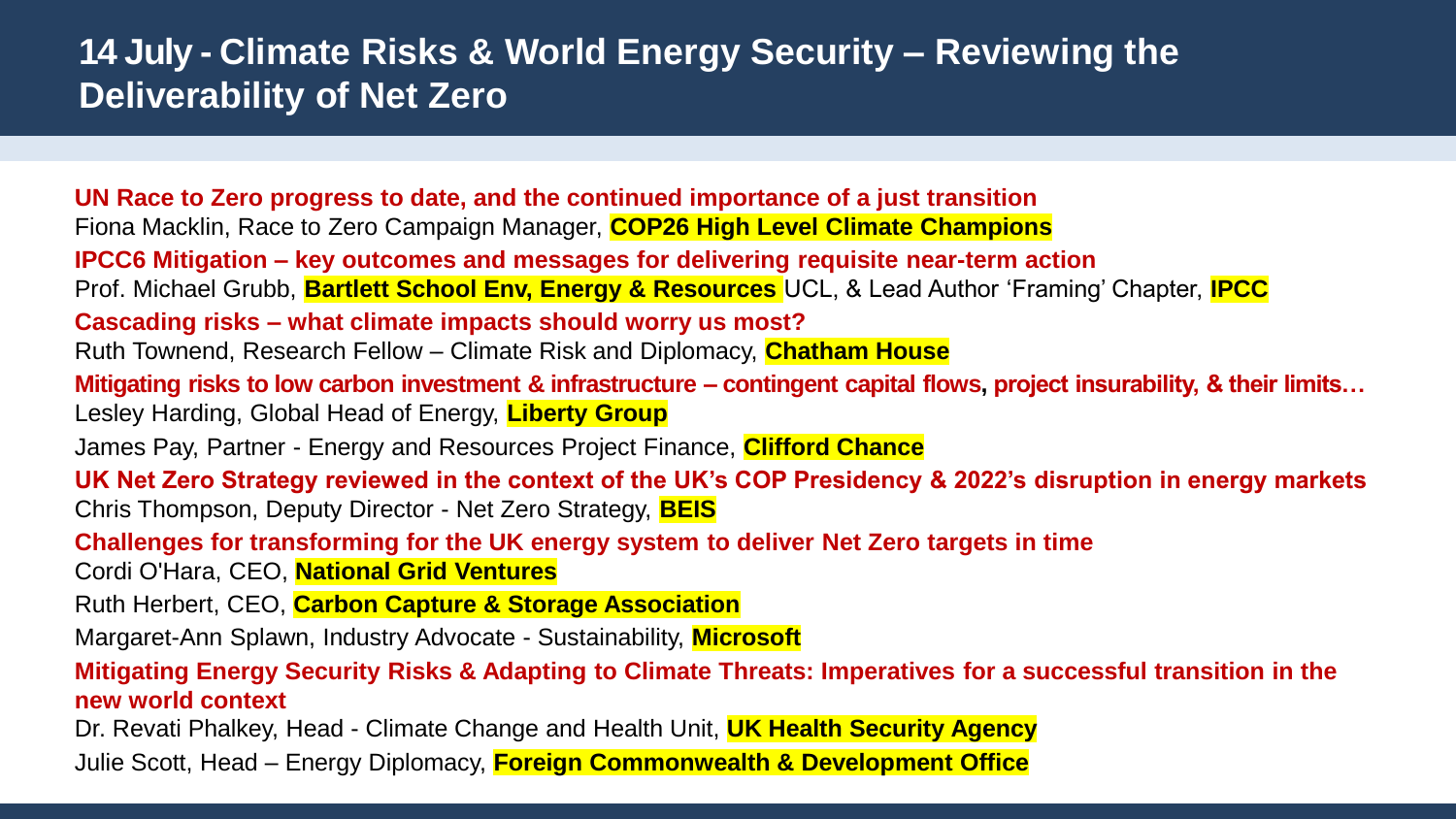#### **23 Sept - Energy Transition Risk Review - Implications for Political & Corporate Strategies**

**1 – Current Trends in, and the latest Economics of, the Energy Transition: Primary Risks & Uncertainties** Gautam Mukherjee, Head of Gas Analytics, **BP** Mike Bradshaw, Prof. of Global Energy WBS, & Co-Director, **UK Energy Research Centre**

**2 – Climate Risks: Trends in Capital Flows, Related Corporate Risks, and their Implications** Tara Schmidt, Sustainability & ESG Finance Director, **Lloyds Banking Group** Amy Barnes, Head of Sustainability and Climate Change Strategy, **Marsh**

**3 – The Status of the European Energy Landscape and the Imperative of Political Coordination** Andrea Amelio, First Counsellor – Competition & Energy, **Delegation of the European Union to the UK** Mariko Higuchi, Deputy Head of Department for Economic & Global Affairs, **Embassy of Germany**

**4 – UK Energy Strategy & Sector Transformation – Challenges facing Industrial Delivery** Sam McKilligin, Director - Energy Transition, **AECOM** Jane Cooper, Head of Stakeholder and Regulatory Affairs UK, **Ørsted**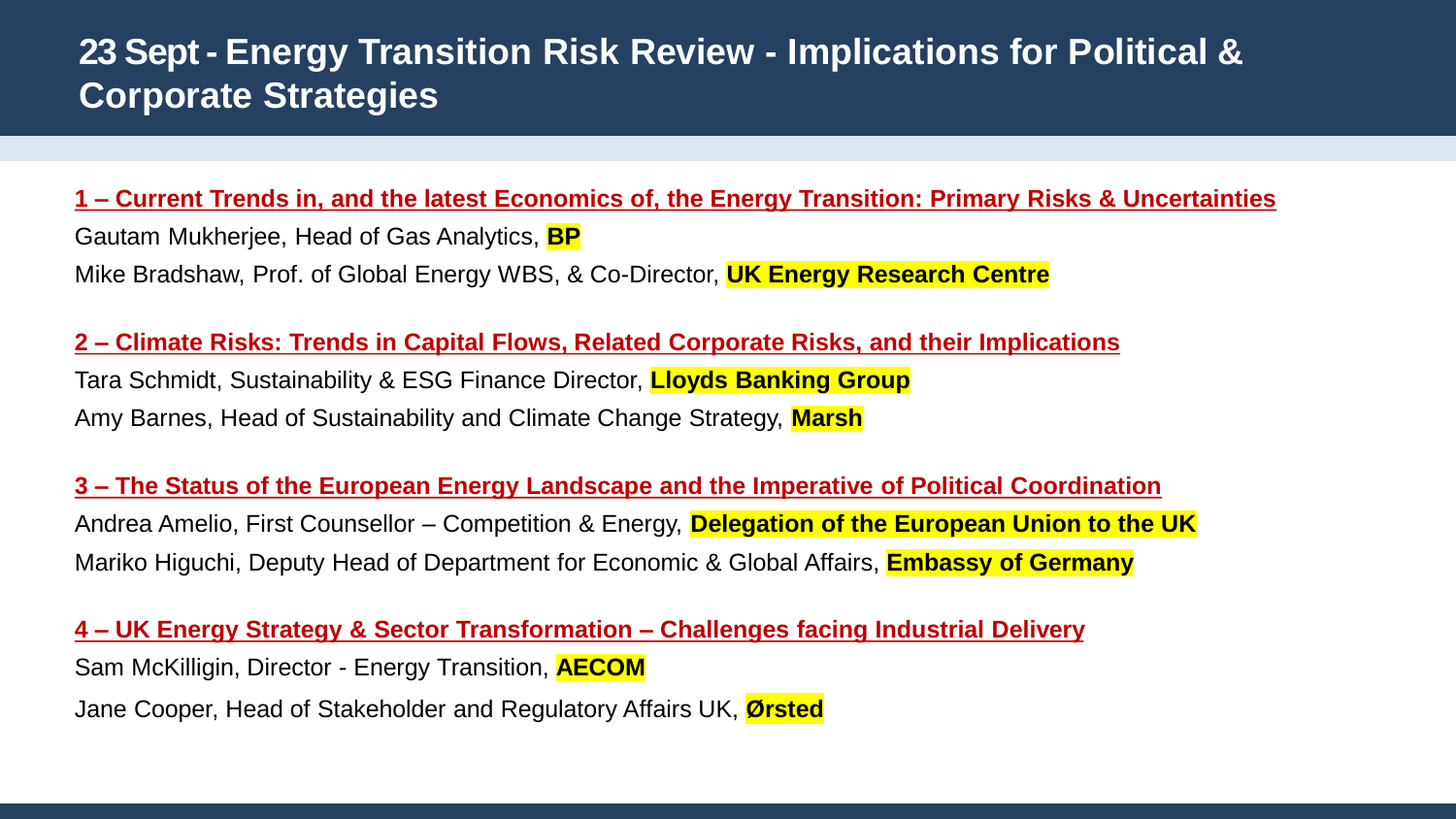

WEF's operational support comes from a range of industry participants via 75 corporate subscriptions that enable the WEF to convene an equal number of experts from the public sector and NGO domains *gratis*, thus avoiding bias and ensuring that the WEF can convene the right constituency on a regular basis.

Organisationally the WEF is set up as a microbusiness to administer the programme, via a small secretariat under the Directorship of Chris Lambert, with all seminars and webinars hosted by various WEF members.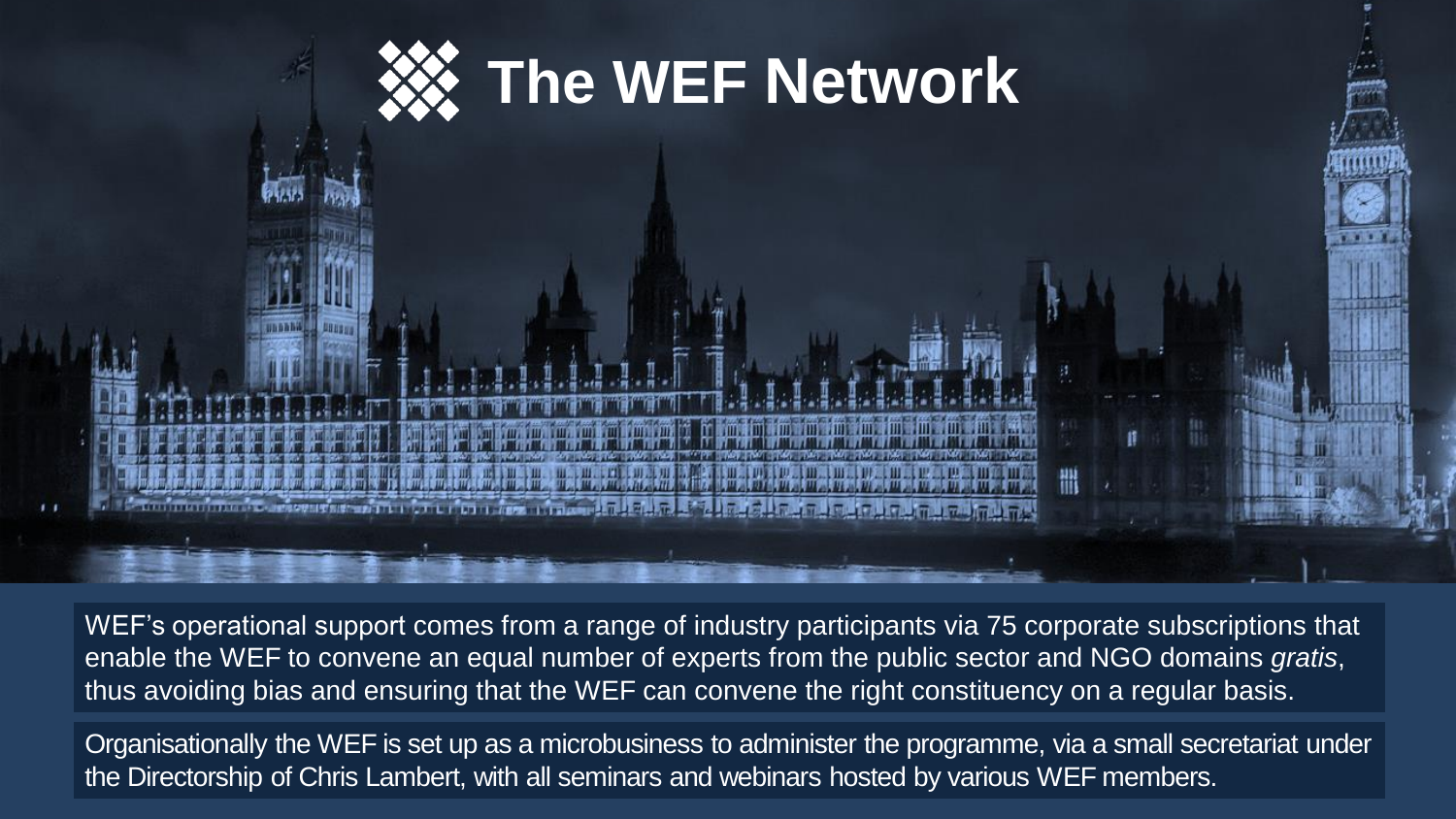

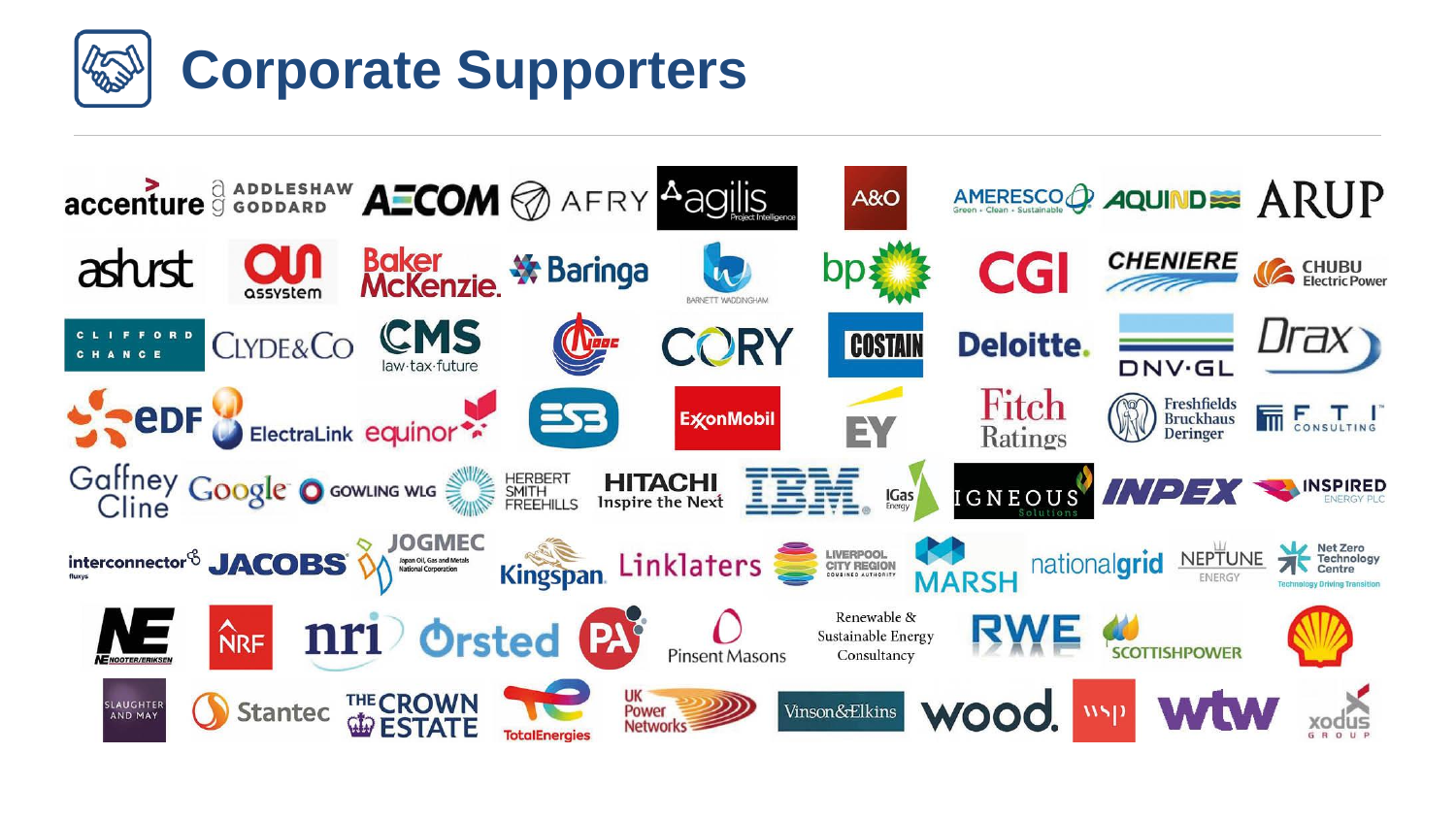## **Knowledge Transfer Network Key regular NGO, Key regular NGO, Key regular NGO**,

#### **Diplomatic & Academic Participants in the WEF**

| Ashden                                         | <b>Energy Networks Association</b>                | <b>National Cyber Security Centre</b> |
|------------------------------------------------|---------------------------------------------------|---------------------------------------|
| <b>Association of British Insurers</b>         | <b>Energy Systems Catapult</b>                    | <b>Natural Environment Research</b>   |
| Bangladesh High Commission                     | Energy UK                                         | Nuclear Decommissioning Auth          |
| Bank of England                                | <b>Environment Agency</b>                         | Offshore Renewable Energy Ca          |
| <b>British Antarctic Survey</b>                | EU Delegation to UK                               | Ofgem                                 |
| Cambridge Institute for Sustainable Leadership | European Bank for Reconstruction and Development  | <b>OGUK</b>                           |
| Carbon Capture and Storage Association         | Grantham Institute - Climate Change & Environment | Oil and Gas Authority                 |
| Carbon Disclosure Project                      | <b>Greater London Authority</b>                   | Oxford Institute for Energy Stud      |
| <b>Carbon Tracker Initiative</b>               | <b>Green Finance Institute</b>                    | <b>RAND Europe</b>                    |
| <b>CBI</b>                                     | <b>Health and Safety Executive</b>                | RenewableUK                           |
| City of London Corporation                     | High Commission of Canada                         | Royal Norwegian Embassy               |
| ClientEarth                                    | High Commission of New Zealand                    | Solar Energy UK & techUK              |
| E3G - Third Generation Environmentalism        | <b>IAEA</b>                                       | The Association for Renewable         |
| <b>Embassy of China</b>                        | IChemE Energy Centre                              | The Climate Group                     |
| <b>Embassy of France</b>                       | <b>IRINA</b>                                      | The Elders Foundation                 |
| <b>Embassy of Germany</b>                      | IMechE / IOAF                                     | UK Atomic Energy Authority            |
| Embassy of Japan                               | <b>Imperial College</b>                           | UK Energy Research Centre             |
| <b>Embassy of Switzerland</b>                  | Institution of Engineering and Technology         | UK Onshore Oil & Gas                  |
| Embassy of the Kingdom of the Netherlands      | Institutional Investors Group on Climate Change   | UK Petroleum Industry Associa         |
| Embassy of the Republic of Poland              | <b>International Energy Agency</b>                | <b>Warwick Business School</b>        |
| Embassy of the USA                             | Lloyd's                                           | World Energy Council                  |
| EnorayInstituto                                | London Stock Evehange Croup                       | <i>Marld Nuglear Acconiction</i>      |

**Energy Systems Catapult Insurers Energy Systems Catapult Natural Environment Research Council** Bangladesh High Commission Energy UK Nuclear Decommissioning Authority Bank of Environment Agency **Offshore Renewable Energy Catapult** Christian Energy Catapult British Antarctic Survey EU Delegation to UK of the UK of the UK of the UK of the UK of the UK of the UK of the UK of the UK of the UK of the UK of the UK of the UK of the UK of the UK of the UK of the UK of the UK of the European Bank for Reconstruction and Development **CGUK** Grantham Institute - Climate Change & Environment Oil and Gas Authority Care Carbon Authority Carbon Disclosure Project Greater London Authority Oxford Institute for Energy Studies Careen Finance Institute **Green Finance Institute** RAND Europe Health and Safety Executive RenewableUK **Commission of Canada Royal Norwegian Embassy** Royal Norwegian Embassy High Commission of New Zealand Solar Energy UK & techUK E3G - The Association for Renewable Energy **IChemE Energy Centre The Climate Group EXIMA** EMBASSY OF FRANCE IRINA THE ELDER TO THE ELDER THE ELDER TO THE ELDER TO THE ELDER THE ELDER TO THE ELDER THE ELDER THE ELDER THE ELDER THE ELDER THE ELDER THE ELDER THE ELDER THE ELDER THE ELDER THE ELDER THE ELDE **IMechE** / IOAF UK Atomic Energy Authority **Emperial College Imperial College Imperial College Imperial College Imperial College Imperial College Imperial College** Institution of Engineering and Technology **UK Onshore Oil & Gas** Institutional Investors Group on Climate Change UK Petroleum Industry Association **International Energy Agency Warwick Business School** Warwick Business School **Example 2** Lloyd's Council Council Council Council Council Council Council Council Council Council Council Council Council Council Council Council Council Council Council Council Council Council Council Council Council Co Energy Institute **London Stock Exchange Group** World Nuclear Association Christian Association London Stock Exchange Group